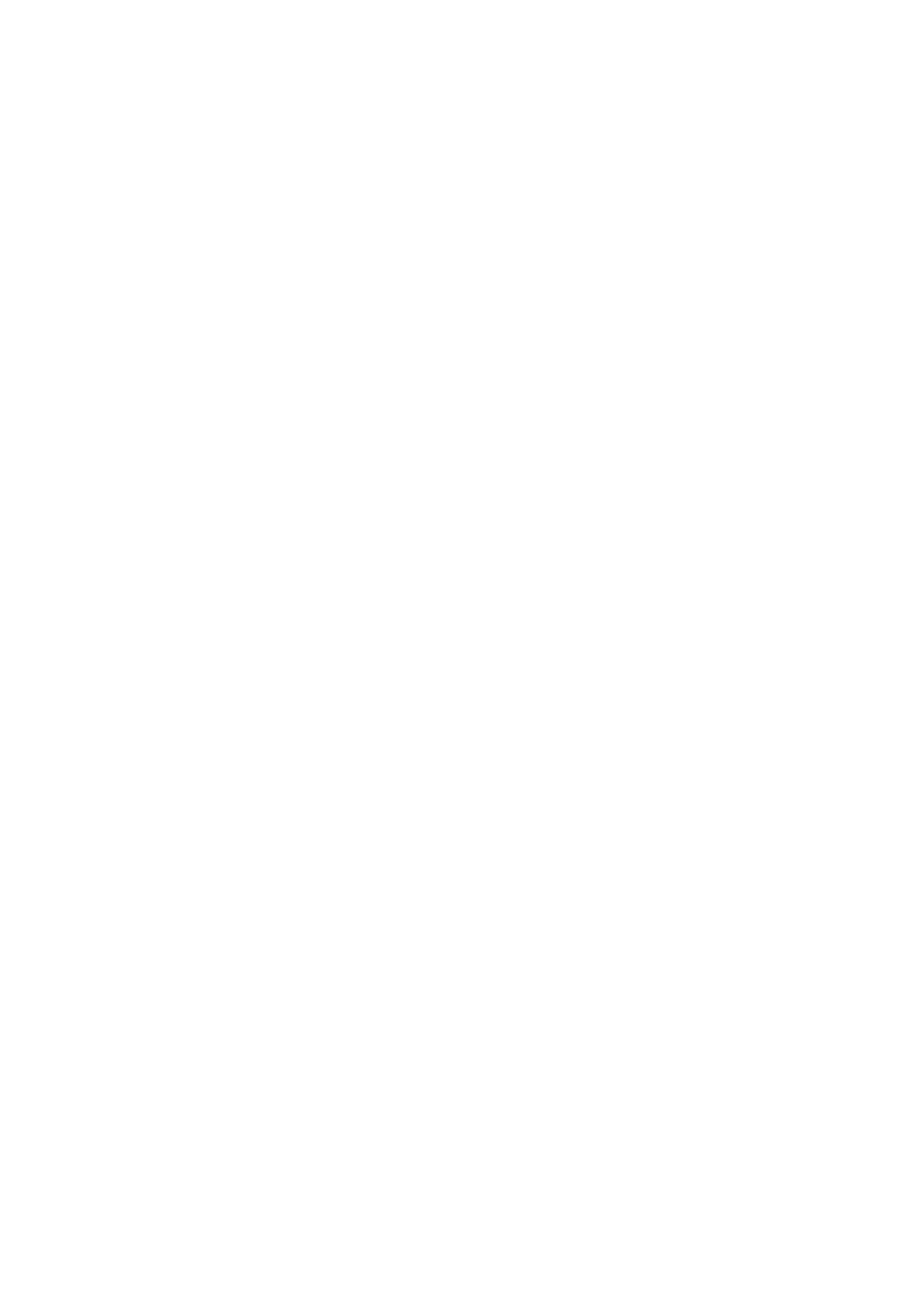

## **1 Welcome**

Chairperson Saffron Toms opened the meeting and welcomed those present online.

## **2 Apologies**

There were no apologies.

## **3 Declaration of Interest**

Members were reminded of the need to be vigilant to stand aside from decision making when a conflict arises between their role as a member and any private or other external interest they might have.

Specifically, members are asked to identify any new interests they have not previously disclosed, an interest that might be considered as a conflict of interest with a matter on the agenda.

| The following are declared interests of the Waitakere Ranges Local Board: |
|---------------------------------------------------------------------------|
|---------------------------------------------------------------------------|

| <b>Board Member</b> | <b>Organisation/Position</b>                                                                                                                                                                                                                                                                                                                                                                                                                                                                                                                                |
|---------------------|-------------------------------------------------------------------------------------------------------------------------------------------------------------------------------------------------------------------------------------------------------------------------------------------------------------------------------------------------------------------------------------------------------------------------------------------------------------------------------------------------------------------------------------------------------------|
| Mark Allen          | Community Waitākere - Executive Officer<br>Bethells Valley Fire - Senior Fire Fighter<br>Waitākere Licensing Trust - Trustee<br>$\overline{\phantom{0}}$                                                                                                                                                                                                                                                                                                                                                                                                    |
| Michelle Clayton    | Glen Eden Community House - Treasurer<br>$\qquad \qquad -$<br>Glen Eden Residents' Association - Member<br>Waitākere Community Organisation Grants Scheme (COGS) -<br><b>Committee Member</b><br>The Personal Advocacy and Safeguarding Adults Trust -<br>$\qquad \qquad -$<br>Trustee<br>Glen Eden Returned Services Association (RSA) – Member<br>Glen Eden Railway Trust - Member<br>Te Wahi Ora Charitable Trust - Trustee                                                                                                                              |
| Sandra Coney        | Cartwright Collective - Member<br>-<br>Women's Health Action Trust - Patron<br>New Zealand Society of Genealogists - Member<br>$\qquad \qquad -$<br>New Zealand Military Defence Society - Member<br>Pest Free Piha - Partner is the Coordinator<br>Piha Tennis Club – Patron and Partner is the President<br>$ -$<br>Piha Wetland Trust – Partner is a Trustee<br>Waitākere Ranges Pest Free Alliance - Partner is the Co-Chair<br>-<br>of this group<br>Waitematā District Health Board - Elected Member & Chair of<br><b>Hospital Advisory Committee</b> |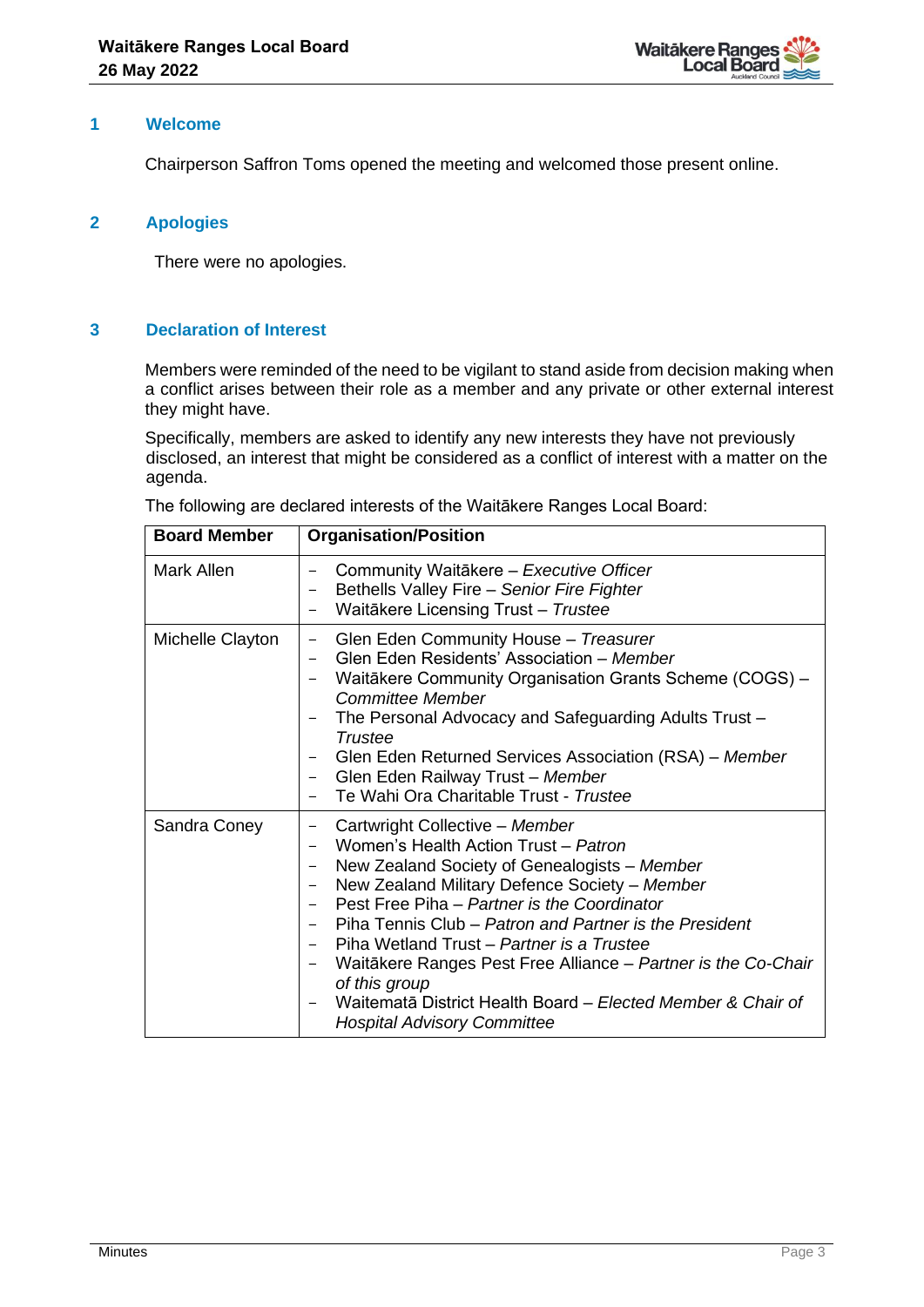| <b>Board Member</b>  | <b>Organisation/Position</b>                                                                                                                                                                                                                                 |
|----------------------|--------------------------------------------------------------------------------------------------------------------------------------------------------------------------------------------------------------------------------------------------------------|
| <b>Greg Presland</b> | Whau Coastal Walkway Environmental Trust - Trustee<br>Combined Youth Services Trust - Trustee<br>Glen Eden BID - Member<br>Titirangi Ratepayers and Residents Association – Member<br>Waitākere Ranges Protection Society - Member<br>Titirangi RSA - Member |
| <b>Saffron Toms</b>  | Titirangi Community House - Secretary<br>Huia-Cornwallis Residents and Ratepayers Association -<br><b>Committee Member</b>                                                                                                                                   |
| Ken Turner           | Huia-Cornwallis Residents and Ratepayers Association -<br><b>Committee Member</b>                                                                                                                                                                            |

# **4 Confirmation of Minutes**

Resolution number WTK/2022/43

MOVED by Deputy Chairperson G Presland, seconded by Member M Clayton:

#### **That the Waitākere Ranges Local Board:**

a) **confirm the minutes of its ordinary meeting, held on Thursday, 28 April 2022, reconvened on Tuesday, 3 May 2022, and the minutes of its extraordinary meeting, held on Thursday, 12 May 2022, as true and correct.**

## **CARRIED**

## **5 Leave of Absence**

There were no leaves of absence.

#### **6 Acknowledgements**

## **6.1 Acknowledgements - the passing of Allie Eagle, Janet Gilmour and Joe Hawke**

Resolution number WTK/2022/44

MOVED by Chairperson S Toms, seconded by Member S Coney:

#### **That the Waitakere Ranges Local Board:**

- **a) Acknowledge the passing of much loved Allie Eagle - artist, feminist, teacher, long term member and community worker in Te Henga/Bethells. Allie played a leadership role in raising the profile of women artists in New Zealand and in the activities of the women's art movement. She also created major art works for the Waitakere City Council celebrating the heritage of the West and strongly advocated for protection of the environment on the West Coast. She will be sorely missed.**
- **b) acknowledge the passing of Janet Gilmour community stalwart and mother of comedian Ewan Gilmour.**
- **c) acknowldge the passing of Joseph (Joe) Parata Hohepa Hawke. He led the occupation of Bastion Point in 1977 and in th [2008 Queen's Birthday](https://en.wikipedia.org/wiki/2008_Birthday_Honours_(New_Zealand))  [Honours,](https://en.wikipedia.org/wiki/2008_Birthday_Honours_(New_Zealand)) Hawke was appointed a [Member of the New Zealand Order of](https://en.wikipedia.org/wiki/Member_of_the_New_Zealand_Order_of_Merit)  [Merit](https://en.wikipedia.org/wiki/Member_of_the_New_Zealand_Order_of_Merit)**.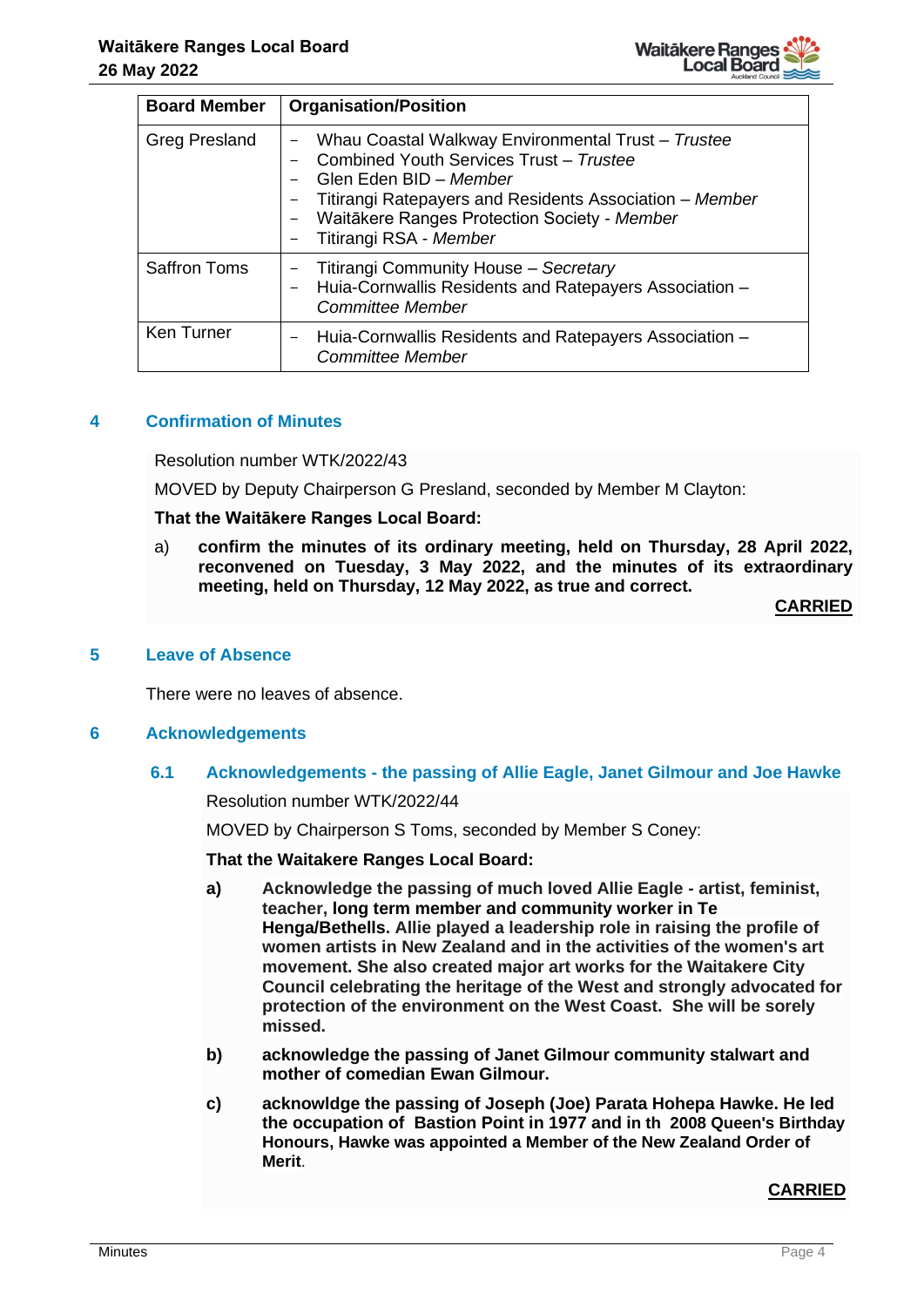

#### **7 Petitions**

There were no petitions.

## **8 Deputations**

## **8.1 Deputation: Kowhai Reserve Pump Track representatives**

Resolution number WTK/2022/45

MOVED by Member M Allen, seconded by Member M Clayton:

#### **That the Waitākere Ranges Local Board:**

- **a) receive the deputation on the Kowhai Reserve Pump Track proposed remediation work and thank Davian Lorson, Daniel Stuart and Thomas Stuart for their attendance.**
- **b) request staff investigate the process for remediation work to be carried out on the Kowhai Reserve Pump Track and come back to the Board with a recommendation.**

**CARRIED**

## **8.2 Deputation: Golf New Zealand - draft Auckland Golf Investment Plan**

Resolution number WTK/2022/46

MOVED by Chairperson S Toms, seconded by Member K Turner:

#### **That the Waitākere Ranges Local Board:**

**a) receive the presentation on Golf New Zealand's concerns on the draft Auckland Golf Investment Plan and thank Thiem Nguyen, on behalf of Golf New Zealand, for his attendance.**

**CARRIED**

## **9 Public Forum**

There was no public forum.

#### **10 Extraordinary Business**

There was no extraordinary business.

## **11 Waitākere Ward Councillors' Update**

Resolution number WTK/2022/47

MOVED by Chairperson S Toms, seconded by Member M Clayton:

#### **That the Waitākere Ranges Local Board:**

**a) thank Waitākere Ward Councillors' Linda Cooper and Shane Henderson for their verbal update.**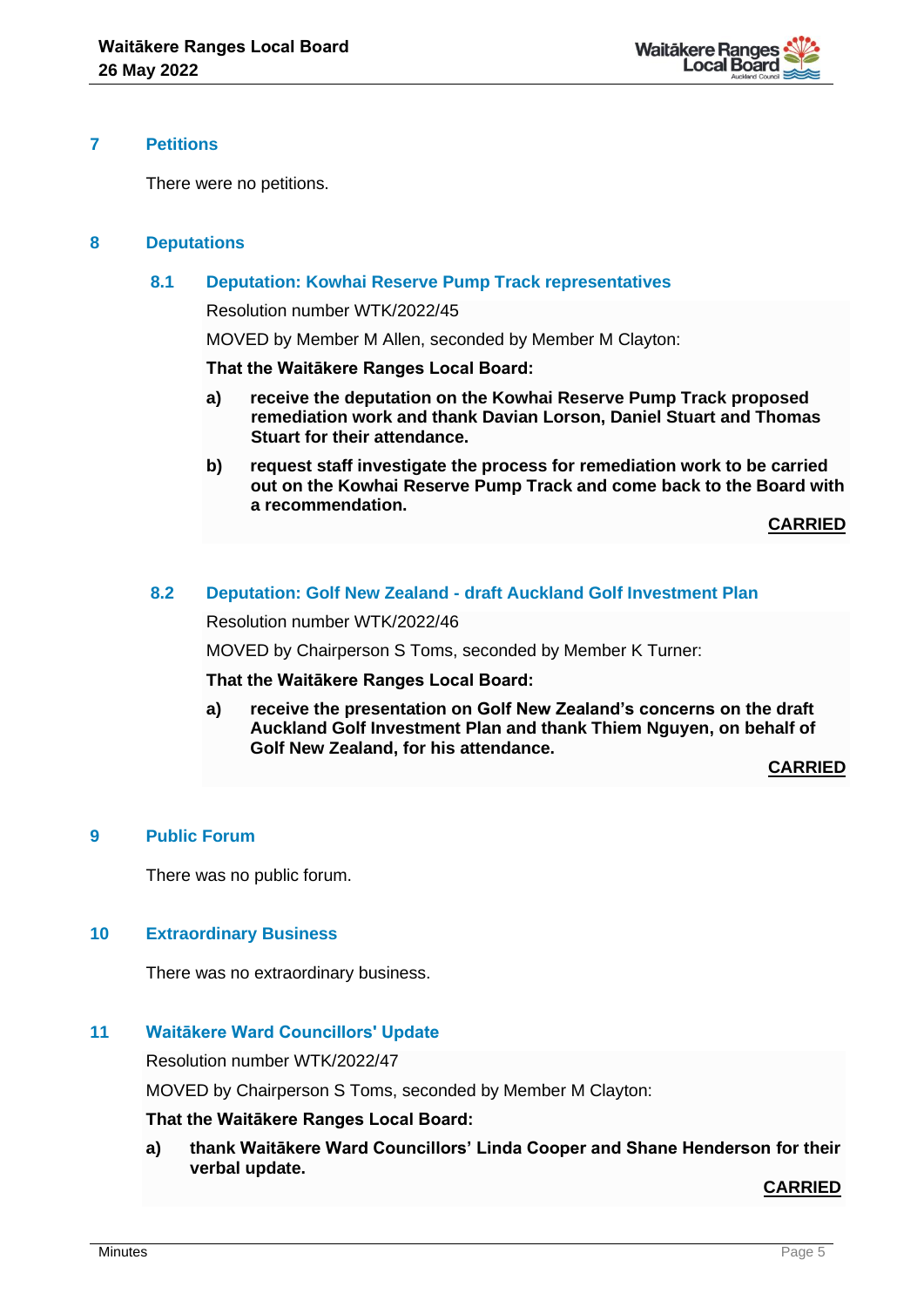

## **12 Endorsing Business Improvement District (BID) target rates for 2022/2023**

Deputy Chairperson G Presland declared an interest in this item as he is a member of Glen Eden BID and took no part in the discussion or voting on the matter.

Resolution number WTK/2022/48

MOVED by Chairperson S Toms, seconded by Member M Clayton:

**That the Waitākere Ranges Local Board:**

- **a) recommends to the Governing Body the setting of the targeted rate for inclusion in the Annual Budget 2022/2023 for the following Business Improvement District (BID) programme:**
	- **i) \$95,000 for Glen Eden Business Association.**

#### **CARRIED**

#### **13 Waitākere Ranges Local and Multi-Board Round Two 2021/2022 grant allocations**

Rikka Barbosa, Senior Grants Advisor, was in attendance to speak to this item.

MOVED by Member S Coney, seconded by Chairperson S Toms:

That the Waitākere Ranges Local Board:

a) agree to fund, part-fund, or decline each application in the Waitākere Ranges Local Board Grants Round Two 2021/2022, listed in the following table:

| <b>Application</b><br>ID | Organisation                              | Requesting funding for                                                                                                                                                                                                                                     | <b>Amount</b><br>requested | Amount<br>recommended |
|--------------------------|-------------------------------------------|------------------------------------------------------------------------------------------------------------------------------------------------------------------------------------------------------------------------------------------------------------|----------------------------|-----------------------|
| LG2219-201               | Act One<br>Productions                    | Towards venue hire of<br>Lopdell House and marketing<br>of the Christmas show 'The<br>Runaway Reindeer' from<br>November 2022 and<br>December 2022                                                                                                         | \$3,897.50                 | \$1,500.00            |
| LG2219-202               | Paulina Godoy                             | Towards venue hire of<br>community centres to run<br>Cabbage Mami Coaching<br>(August 2022 - December<br>2022)                                                                                                                                             | \$1,000.00                 | \$0                   |
| LG2219-203               | Manawaka Ao                               | Towards artist fees and<br>materials to run two<br>workshops online (March<br>2022 - April 2022)<br>Not eligible: Funding amount<br>request not eligible under the<br>terms of the local board<br>grants programme. Refer to<br>quick-response grant round | \$1,000.00                 | \$0                   |
| LG2219-204               | The Upside<br>Downs<br>Education<br>Trust | Towards one-year subsidised<br>costs of fortnightly speech<br>and language therapy for<br>eight children in various<br>homes and schools in the<br>Waitakere Ranges local<br>board area from June 2022<br>to May 2023                                      | \$6,500.00                 | \$1,000.00            |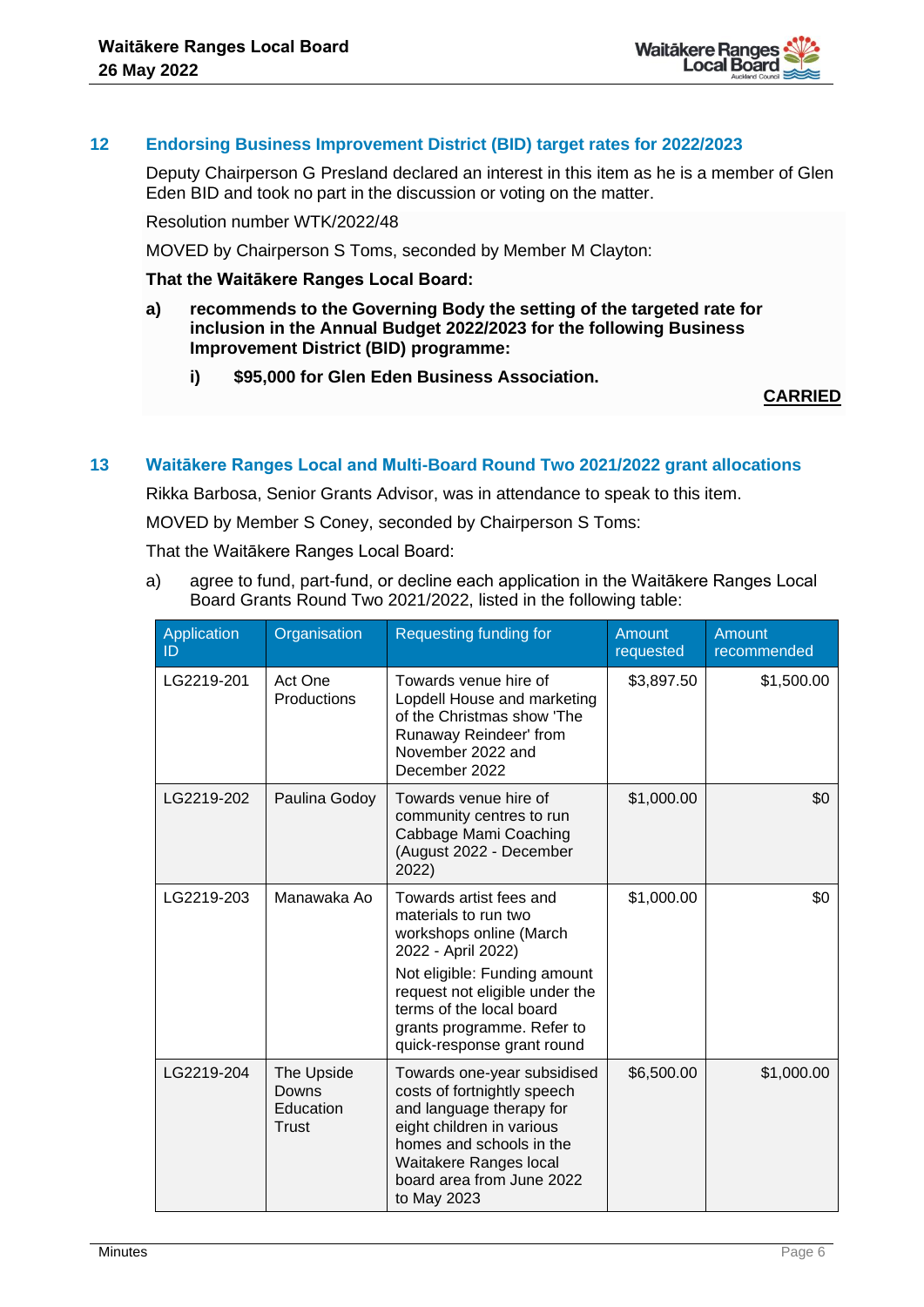

| LG2219-205 | Glen Eden<br>Community &<br>Recreational<br>Centre                                                                   | Towards privacy film and<br>window treatment at the Glen<br><b>Eden Community</b><br>Recreational Centre (June<br>2022 - September 2022)                                                 | \$9,130.14  | \$3,000.00  |
|------------|----------------------------------------------------------------------------------------------------------------------|------------------------------------------------------------------------------------------------------------------------------------------------------------------------------------------|-------------|-------------|
| LG2219-206 | Playhouse<br>Theatre<br>Incorporated                                                                                 | Towards venue hire of<br>Playhouse Theatre for the<br>theatre production of Peter<br>Pan Junior in June 2022                                                                             | \$5,548.00  | \$2,000.00  |
| LG2219-209 | Youthline<br>Auckland<br>Charitable<br>Trust                                                                         | Towards training and<br>managing the Youthline<br>Helpline volunteers in<br>Waitakere Ranges (June<br>2022 - December 2022)                                                              | \$5,000.00  | \$1,000.00  |
| LG2219-212 | Wayne<br>Mackenzie<br>under the<br>umbrella of<br>The Laingholm<br>& District<br>Citizens<br>Association<br>1998 Inc | Towards cost of printed local<br>history books of the<br>Laingholm and Parau<br>districts (project duration July<br>2022 to April 2023)                                                  | \$5,000.00  | \$3,000.00  |
| LG2219-214 | Piha Bowling<br>Club                                                                                                 | Towards project between<br>June 2022 and July 2022 of<br>the construction and<br>installation of the new<br>honours board at the Piha<br><b>Bowling Club</b>                             | \$1,937.22  | \$1,500.00  |
| LG2219-215 | <b>Greater Glen</b><br>Eden                                                                                          | Towards morning tea and<br>Christmas hampers for the<br>elderly in Glen Eden Villages<br>- Westview and Harmony<br>(November 2022 - December<br>2022)                                    | \$3,000.00  | \$1,500.00  |
| LG2219-216 | Raukatauri<br>Music Therapy<br>Trust                                                                                 | Towards room rental and<br>travel costs to Titirangi<br>Community House to deliver<br>music therapy sessions<br>(June 2022 - May 2023)<br>Note: Grant tagged towards<br>music therapists | \$6,158.00  | \$1,000.00  |
| LG2219-217 | New Zealand<br><b>Bird Rescue</b><br>Charitable<br>Trust (t/a<br><b>BirdCare</b><br>Aotearoa)                        | Towards the delivery of a<br>catastrophic weather event<br>impacting wildlife tabletop<br>exercise at the Trust Arena<br>(June 2022 - September<br>2022)                                 | \$26,564.20 | \$4,000.00  |
| Total      |                                                                                                                      |                                                                                                                                                                                          | \$74,735.06 | \$19,500.00 |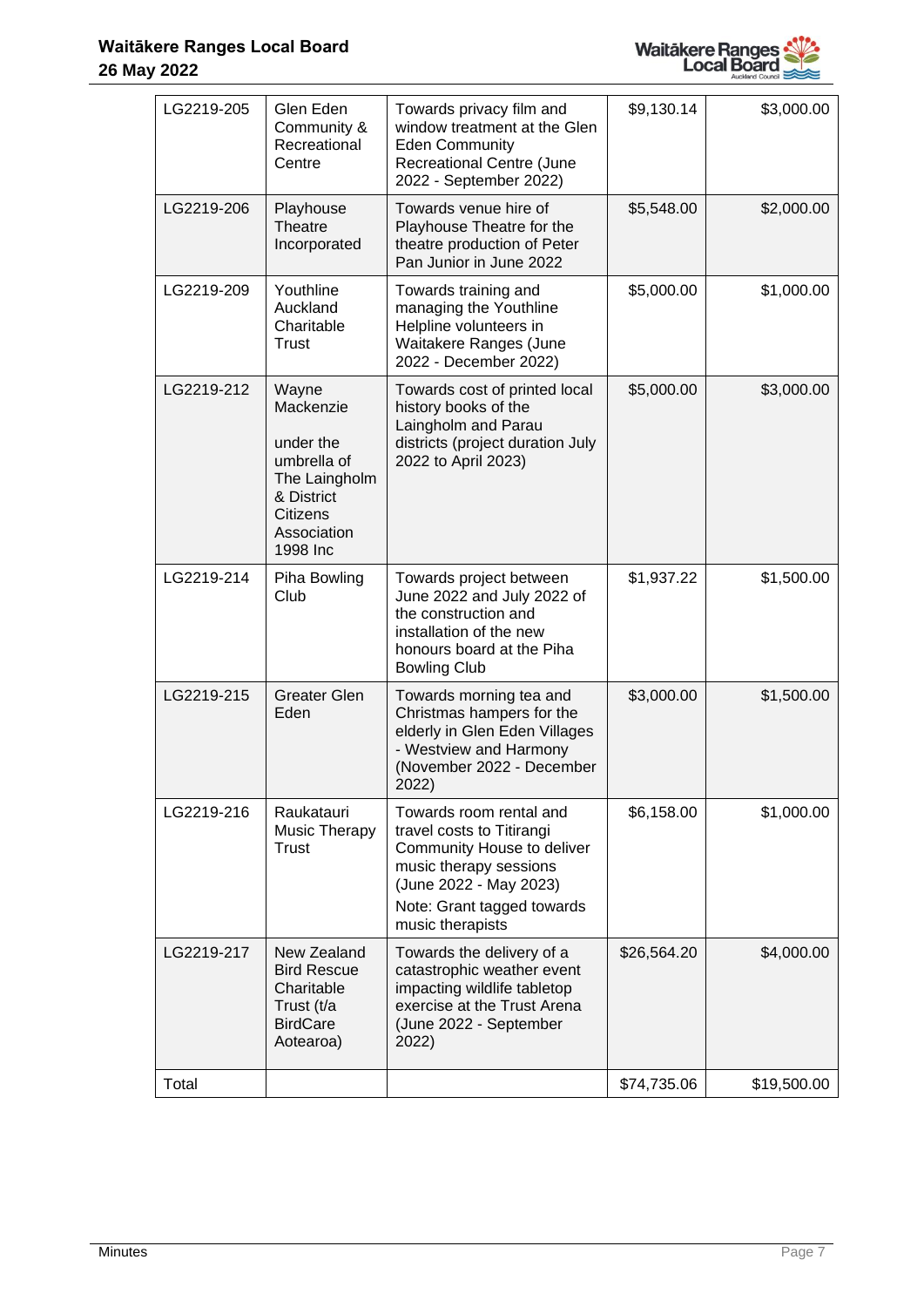

b) agree to fund, part fund, or decline each application in the Waitākere Ranges Multi-Board Grants Round Two 2021/2022, listed in the following table:

| Application<br>ID | Organisation                                                | <b>Requesting funding for</b>                                                                                                                                                                              | <b>Amount</b><br>requested | <b>Amount</b><br>Recommended |
|-------------------|-------------------------------------------------------------|------------------------------------------------------------------------------------------------------------------------------------------------------------------------------------------------------------|----------------------------|------------------------------|
| MB2022-202        | <b>Re-Creators</b><br>Charitable<br>Trust                   | Towards free or subsidised<br>classes of Community<br>Upcycling DIY Workshops in<br>various locations in Auckland<br>(June 2022 - March 2023)                                                              | \$5,696.00                 | \$1,500.00                   |
| MB2022-204        | The Auckland<br>Association<br>Incorporated                 | Towards ongoing operating<br>expenses for facilitating<br>softball leagues and<br>tournaments in the Auckland<br>Region from July 2022 to<br>December 2022<br>Decline due to grant round<br>oversubscribed | \$3,000.00                 | \$0                          |
| MB2022-206        | Waitākere<br><b>Adult Literacy</b><br>Inc.                  | Towards rent and tutor<br>wages to carry out literacy<br>and numeracy programmes<br>at Great North Road New<br>Lynn (June 2022 - December<br>2023)                                                         | \$3,000.00                 | \$3,000.00                   |
| MB2022-220        | <b>Bellyful New</b><br><b>Zealand Trust</b>                 | Towards meal production,<br>volunteer support, and<br>delivery costs in Auckland<br>(June 2022 - December<br>2023)<br>Decline due to grant round<br>oversubscribed                                         | \$3,000.00                 | \$0                          |
| MB2022-221        | Kiwi Harvest<br>Ltd                                         | Towards the operating costs<br>of the food rescue project in<br>Highbrook from June 2022 to<br><b>June 2023</b><br>Decline due to grant round<br>oversubscribed                                            | \$5,000.00                 | \$0                          |
| MB2022-225        | Outline<br>Aotearoa<br>Incorporated                         | Towards cost of the peer<br>support service programme's<br>volunteer training, clinical<br>supervision, advertising,<br>stationery, insurance and<br>information technology<br>service                     | \$1,500.00                 | \$1,000.00                   |
| MB2022-226        | Social<br>Enterprise<br>Auckland/<br>Impact Hub<br>Auckland | Towards business events<br>with a focus on equity and<br>climate from June 2022 to<br>June 2023<br>Decline due to grant round<br>oversubscribed                                                            | \$4,445.00                 | \$0                          |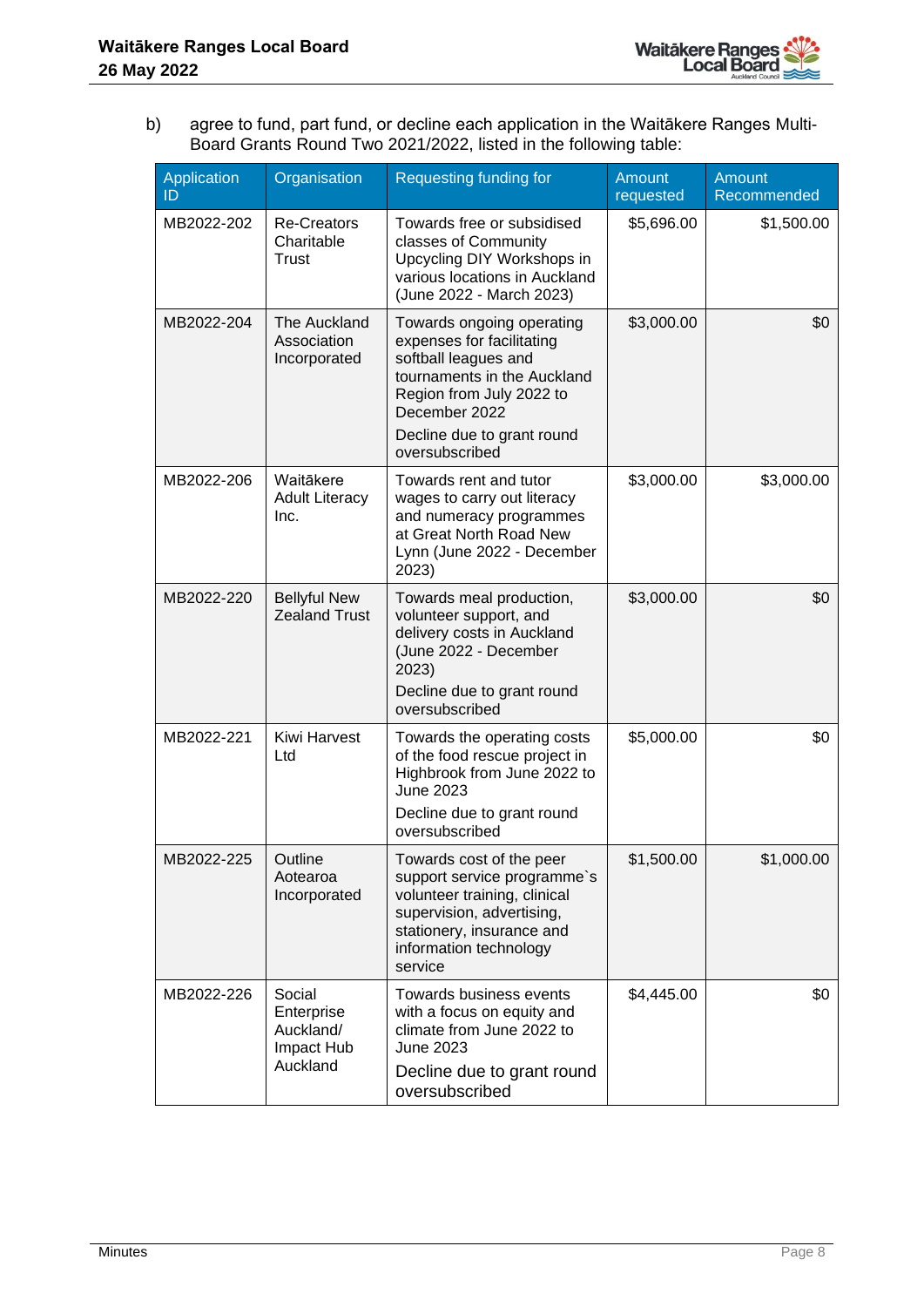

| MB2022-230 | Recreate NZ                                                                 | Towards volunteer expenses,<br>youth facilitators, and<br>activities to run 'Urban Youth'<br>in Auckland (June 2022 -<br>April 2023)<br>Decline due to grant round<br>oversubscribed                                                                               | \$2,800.00  | \$0        |
|------------|-----------------------------------------------------------------------------|--------------------------------------------------------------------------------------------------------------------------------------------------------------------------------------------------------------------------------------------------------------------|-------------|------------|
| MB2022-232 | Garden to<br><b>Table Trust</b>                                             | Towards the salary, mileage,<br>and home office costs of<br>three regional coordinators of<br>the "Garden to Table Food<br><b>Education Programme"</b>                                                                                                             | \$4,000.00  | \$2,000.00 |
| MB2022-236 | <b>Big Buddy</b><br>Mentoring<br><b>Trust</b>                               | Towards operational costs<br>(such as wages, rent,<br>transport, equipment) to<br>recruit volunteer mentors for<br>young boys with no father in<br>their lives in Auckland<br>(September 2022 -<br>September 2023)<br>Decline due to grant round<br>oversubscribed | \$10,000.00 | \$0        |
| MB2022-237 | Pet Refuge<br>New Zealand<br>Charitable<br><b>Trust</b>                     | Towards administration costs<br>for the Pet Refuge shelter in<br>Rosedale Auckland (June<br>2022 - December 2022)<br>Decline due to grant round<br>oversubscribed                                                                                                  | \$2,000.00  | \$0        |
| MB2022-238 | <b>Zeal Education</b><br>Trust -<br>Waitakere                               | Towards youth worker wages<br>and resources for Zeal<br>Nights in west Auckland (July<br>2022 - June 2023)                                                                                                                                                         | \$3,900.00  | \$2,000.00 |
| MB2022-239 | The Operating<br><b>Theatre Trust</b><br>t/a Tim Bray<br>Theatre<br>Company | Towards Gift a Seat funding<br>for 2,700 children to attend<br>The Whale Rider in their<br>local area for free<br>(September 2022 -<br>December 2022)                                                                                                              | \$9,131.50  | \$1,500.00 |
| MB2022-241 | Crescendo<br>Trust of<br>Aotearoa                                           | Towards programme costs to<br>deliver Mahi Waiata (The<br>Gig) at Crescendo Studio in<br>August 2022 (June 2022 -<br>May 2023)                                                                                                                                     | \$5,886.27  | \$3,000.00 |
| MB2022-245 | Sport<br>Waitakere<br>Trust                                                 | Towards developing ethnic<br>leaders project in Henderson<br>from September 2022 to<br>August 2023<br>Decline due to grant round<br>oversubscribed                                                                                                                 | \$4,333.33  | \$0        |
| MB2022-248 | KidsCan<br>Charitable<br>Trust                                              | Towards items to deliver the<br>KidsCan programme in<br>schools and early childhood<br>centres in Auckland (June<br>2022 - December 2022)<br>Decline due to grant round<br>oversubscribed                                                                          | \$10,000.00 | \$0        |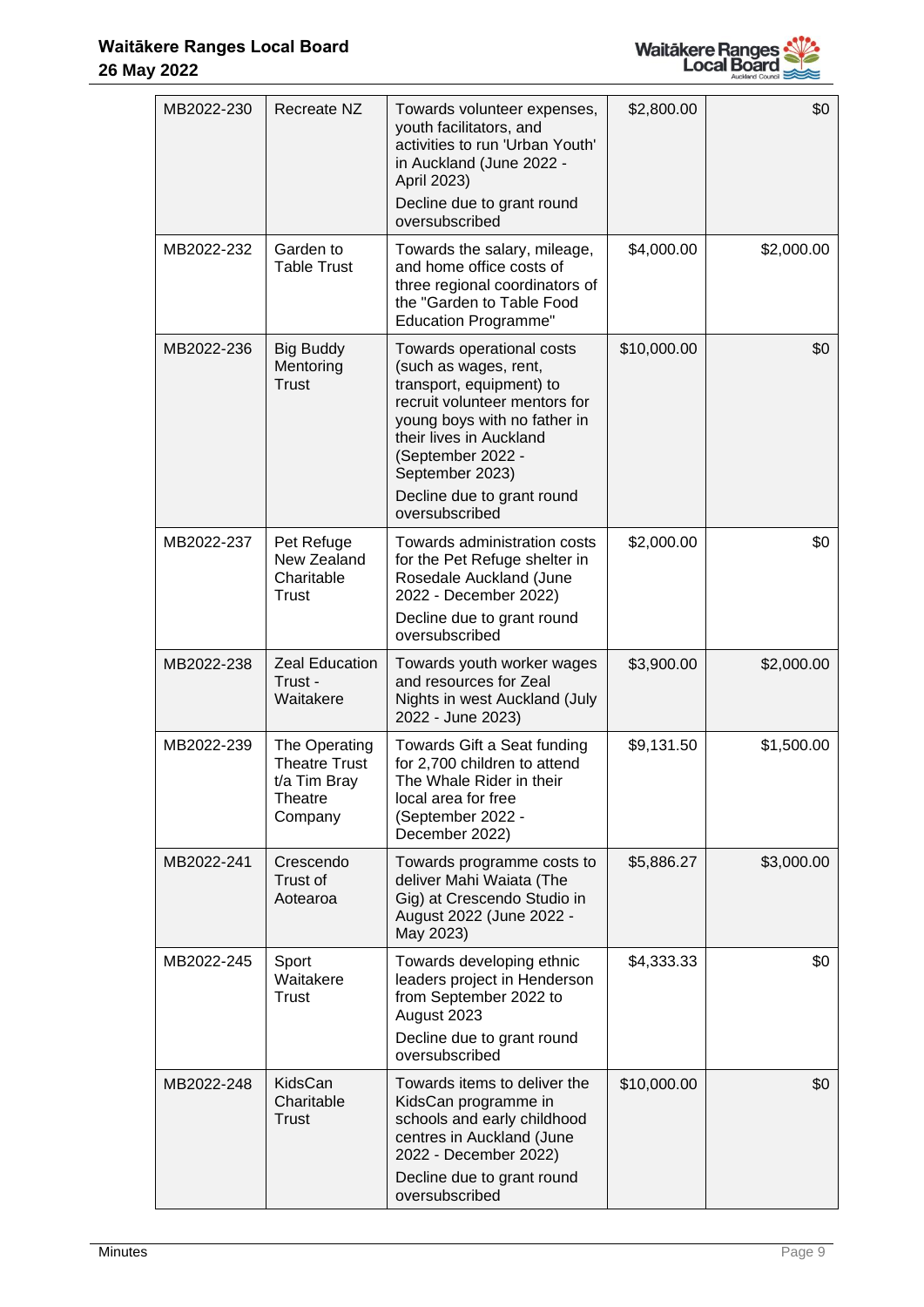

| MB2022-256 | <b>PHAB</b><br>Association<br>(Auckland)<br>Incorporated | Towards Covid Recovery -<br>Supporting Well Being and<br>Resilience in Sandringham,<br>St Lukes, Mt Roskill, New<br>Lynn, Henderson, Te Atatu,<br>Waitakere and Royal Oak | \$1,500.00  | \$1,000.00  |
|------------|----------------------------------------------------------|---------------------------------------------------------------------------------------------------------------------------------------------------------------------------|-------------|-------------|
| Γotal      |                                                          |                                                                                                                                                                           | \$79,192.10 | \$15,000.00 |

c) thank Rikka Barbosa, Senior Grants Advisor, for her attendance to speak to this item.

MOVED by Member M Clayton, seconded by Member K Turner, an amendment to Item LG2219-217 of the original motion.

| LG2219-217 | New Zealand<br><b>Bird Rescue</b><br>Charitable<br>Trust (t/a<br><b>BirdCare</b><br>Aotearoa) | Towards the delivery of a<br>catastrophic weather event<br>impacting wildlife tabletop<br>exercise at the Trust Arena<br>(June 2022 - September 2022) | \$26,564.20 | \$2,000.00 |
|------------|-----------------------------------------------------------------------------------------------|-------------------------------------------------------------------------------------------------------------------------------------------------------|-------------|------------|
|------------|-----------------------------------------------------------------------------------------------|-------------------------------------------------------------------------------------------------------------------------------------------------------|-------------|------------|

The motion was put by the Chair and declared LOST on voices.

The substantive motion was put by the Chair.

Resolution number WTK/2022/49

MOVED by Member S Coney, seconded by Chairperson S Toms:

#### **That the Waitākere Ranges Local Board:**

**a) agree to fund, part-fund, or decline each application in the Waitākere Ranges Local Board Grants Round Two 2021/2022, listed in the following table:**

| <b>Application</b><br>ID | <b>Organisation</b>                  | <b>Requesting funding for</b>                                                                                                                                                                                                                                         | <b>Amount</b><br>requested | <b>Amount</b><br>approved |
|--------------------------|--------------------------------------|-----------------------------------------------------------------------------------------------------------------------------------------------------------------------------------------------------------------------------------------------------------------------|----------------------------|---------------------------|
| LG2219-201               | <b>Act One</b><br><b>Productions</b> | Towards venue hire of<br><b>Lopdell House and</b><br>marketing of the Christmas<br>show 'The Runaway<br><b>Reindeer' from November</b><br>2022 and December 2022                                                                                                      | \$3,897.50                 | \$1,500.00                |
| LG2219-202               | <b>Paulina Godoy</b>                 | Towards venue hire of<br>community centres to run<br><b>Cabbage Mami Coaching</b><br>(August 2022 - December<br>2022)                                                                                                                                                 | \$1,000.00                 | \$0                       |
| LG2219-203               | Manawaka Ao                          | <b>Towards artist fees and</b><br>materials to run two<br>workshops online (March<br>2022 - April 2022)<br>Not eligible: Funding<br>amount request not eligible<br>under the terms of the<br>local board grants<br>programme. Refer to quick-<br>response grant round | \$1,000.00                 | \$0                       |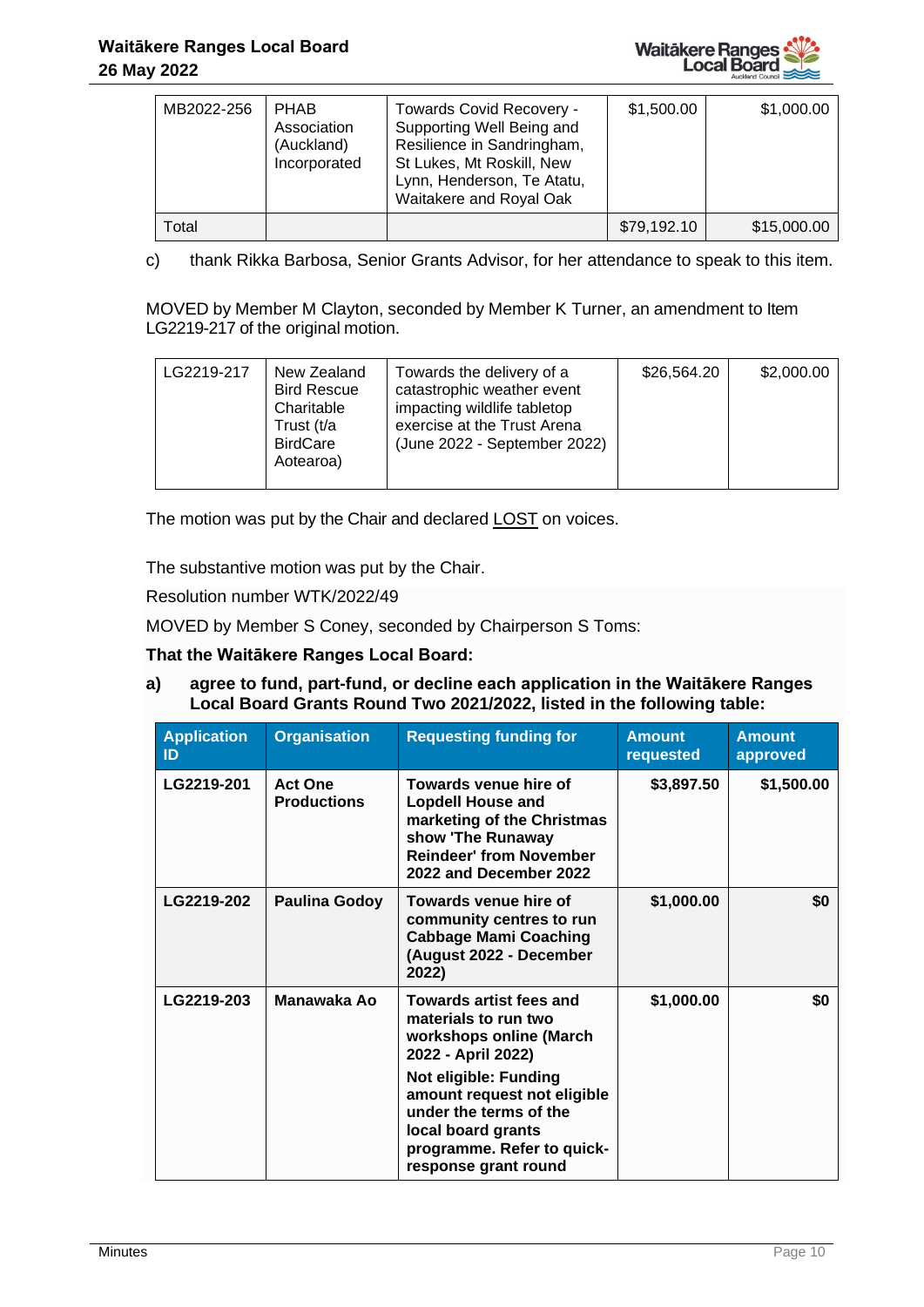

| LG2219-204 | <b>The Upside</b><br><b>Downs</b><br><b>Education</b><br><b>Trust</b>                                                                     | <b>Towards one-year</b><br>subsidised costs of<br>fortnightly speech and<br>language therapy for eight<br>children in various homes<br>and schools in the<br><b>Waitakere Ranges local</b><br>board area from June 2022<br>to May 2023 | \$6,500.00 | \$1,000.00 |
|------------|-------------------------------------------------------------------------------------------------------------------------------------------|----------------------------------------------------------------------------------------------------------------------------------------------------------------------------------------------------------------------------------------|------------|------------|
| LG2219-205 | <b>Glen Eden</b><br><b>Community &amp;</b><br>Recreational<br><b>Centre</b>                                                               | Towards privacy film and<br>window treatment at the<br><b>Glen Eden Community</b><br><b>Recreational Centre (June</b><br>2022 - September 2022)                                                                                        | \$9,130.14 | \$3,000.00 |
| LG2219-206 | <b>Playhouse</b><br><b>Theatre</b><br>Incorporated                                                                                        | Towards venue hire of<br><b>Playhouse Theatre for the</b><br>theatre production of Peter<br>Pan Junior in June 2022                                                                                                                    | \$5,548.00 | \$2,000.00 |
| LG2219-209 | Youthline<br><b>Auckland</b><br>Charitable<br><b>Trust</b>                                                                                | <b>Towards training and</b><br>managing the Youthline<br><b>Helpline volunteers in</b><br><b>Waitakere Ranges (June</b><br>2022 - December 2022)                                                                                       | \$5,000.00 | \$1,000.00 |
| LG2219-212 | Wayne<br><b>Mackenzie</b><br>under the<br>umbrella of<br>The Laingholm<br>& District<br><b>Citizens</b><br><b>Association</b><br>1998 Inc | <b>Towards cost of printed</b><br>local history books of the<br><b>Laingholm and Parau</b><br>districts (project duration<br><b>July 2022 to April 2023)</b>                                                                           | \$5,000.00 | \$3,000.00 |
| LG2219-214 | <b>Piha Bowling</b><br><b>Club</b>                                                                                                        | <b>Towards project between</b><br>June 2022 and July 2022 of<br>the construction and<br>installation of the new<br>honours board at the Piha<br><b>Bowling Club</b>                                                                    | \$1,937.22 | \$1,500.00 |
| LG2219-215 | <b>Greater Glen</b><br>Eden                                                                                                               | Towards morning tea and<br>Christmas hampers for the<br>elderly in Glen Eden<br><b>Villages - Westview and</b><br>Harmony (November 2022 -<br>December 2022)                                                                           | \$3,000.00 | \$1,500.00 |
| LG2219-216 | Raukatauri<br><b>Music Therapy</b><br><b>Trust</b>                                                                                        | Towards room rental and<br>travel costs to Titirangi<br><b>Community House to</b><br>deliver music therapy<br>sessions (June 2022 - May<br>2023)<br><b>Note: Grant tagged</b><br>towards music therapists                              | \$6,158.00 | \$1,000.00 |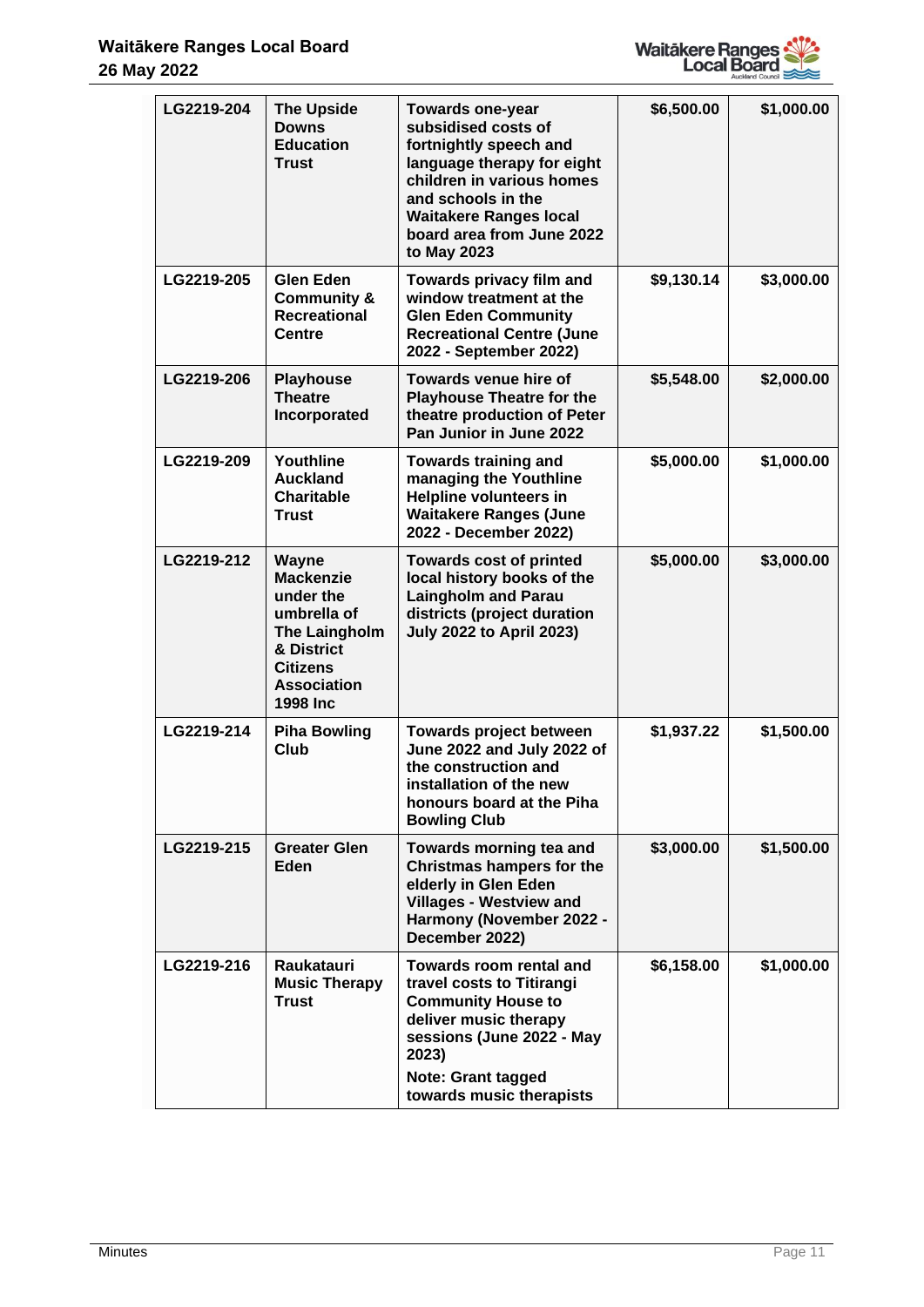

| LG2219-217 | New Zealand<br><b>Bird Rescue</b><br><b>Charitable</b><br>Trust (t/a<br><b>BirdCare</b><br>Aotearoa) | Towards the delivery of a<br>catastrophic weather event<br>impacting wildlife tabletop<br>exercise at the Trust Arena<br>(June 2022 - September<br>2022) | \$26,564.20 | \$4,000.00  |
|------------|------------------------------------------------------------------------------------------------------|----------------------------------------------------------------------------------------------------------------------------------------------------------|-------------|-------------|
| Total      |                                                                                                      |                                                                                                                                                          | \$74,735.06 | \$19,500.00 |

# **b) agree to fund, part fund, or decline each application in the Waitākere Ranges Multi-Board Grants Round Two 2021/2022, listed in the following table:**

| <b>Application</b><br>ID | <b>Organisation</b>                                       | <b>Requesting funding for</b>                                                                                                                                                                                     | <b>Amount</b><br>requested | <b>Amount</b><br><b>Approved</b> |
|--------------------------|-----------------------------------------------------------|-------------------------------------------------------------------------------------------------------------------------------------------------------------------------------------------------------------------|----------------------------|----------------------------------|
| MB2022-202               | <b>Re-Creators</b><br><b>Charitable</b><br><b>Trust</b>   | Towards free or subsidised<br>classes of Community<br><b>Upcycling DIY Workshops in</b><br>various locations in<br>Auckland (June 2022 - March<br>2023)                                                           | \$5,696.00                 | \$1,500.00                       |
| MB2022-204               | <b>The Auckland</b><br><b>Association</b><br>Incorporated | <b>Towards ongoing operating</b><br>expenses for facilitating<br>softball leagues and<br>tournaments in the Auckland<br>Region from July 2022 to<br>December 2022<br>Decline due to grant round<br>oversubscribed | \$3,000.00                 | \$0                              |
| MB2022-206               | Waitäkere<br><b>Adult Literacy</b><br>Inc.                | <b>Towards rent and tutor</b><br>wages to carry out literacy<br>and numeracy programmes<br>at Great North Road New<br>Lynn (June 2022 - December<br>2023)                                                         | \$3,000.00                 | \$3,000.00                       |
| MB2022-220               | <b>Bellyful New</b><br><b>Zealand Trust</b>               | Towards meal production,<br>volunteer support, and<br>delivery costs in Auckland<br>(June 2022 - December 2023)<br>Decline due to grant round<br>oversubscribed                                                   | \$3,000.00                 | \$0                              |
| MB2022-221               | <b>Kiwi Harvest</b><br>Ltd                                | Towards the operating costs<br>of the food rescue project in<br><b>Highbrook from June 2022</b><br>to June 2023<br>Decline due to grant round<br>oversubscribed                                                   | \$5,000.00                 | \$0                              |
| MB2022-225               | Outline<br>Aotearoa<br>Incorporated                       | <b>Towards cost of the peer</b><br>support service<br>programme's volunteer<br>training, clinical supervision,<br>advertising, stationery,<br>insurance and information<br>technology service                     | \$1,500.00                 | \$1,000.00                       |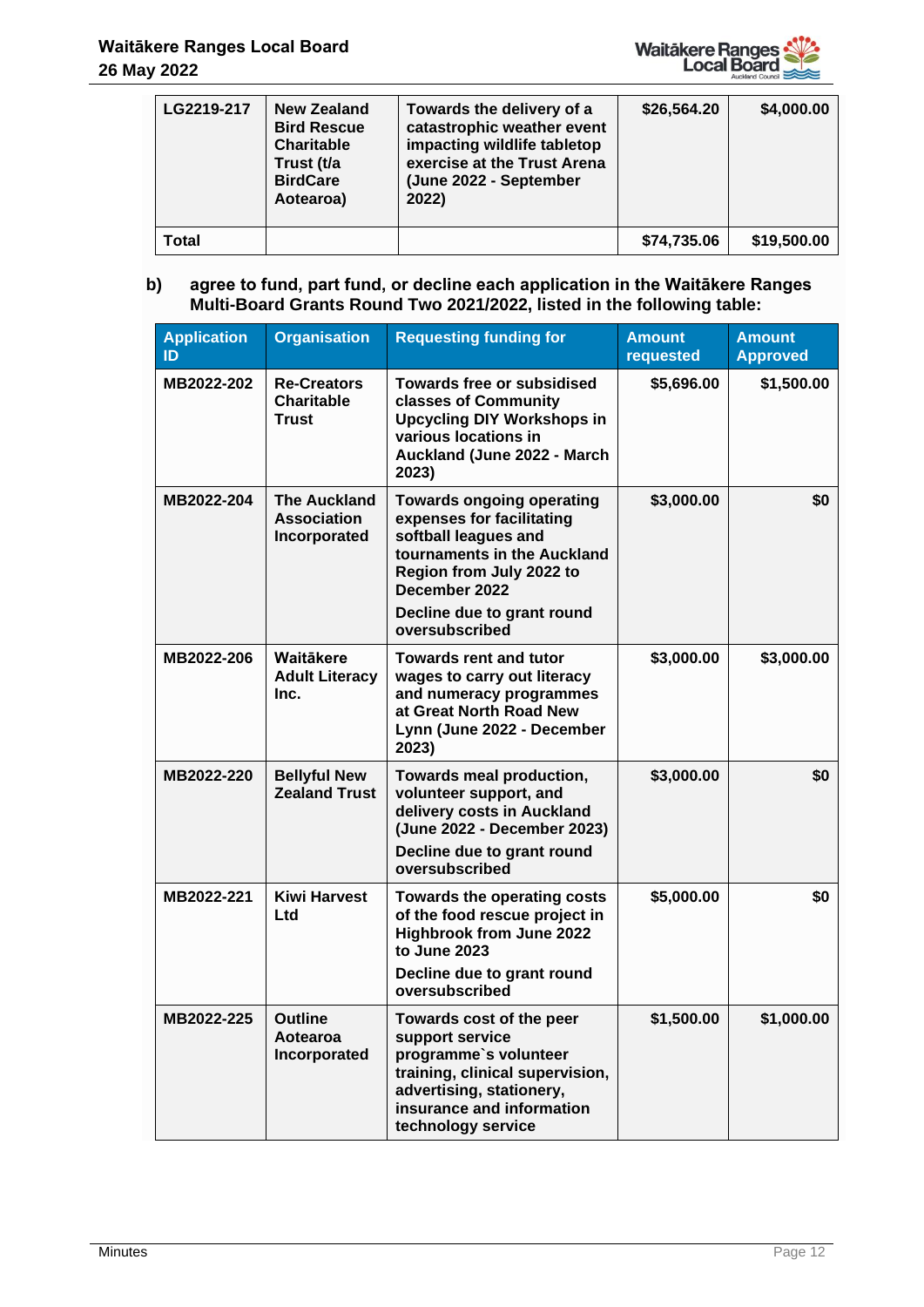

| MB2022-226 | <b>Social</b><br><b>Enterprise</b><br>Auckland/<br><b>Impact Hub</b><br><b>Auckland</b>             | <b>Towards business events</b><br>with a focus on equity and<br>climate from June 2022 to<br><b>June 2023</b><br>Decline due to grant round<br>oversubscribed                                                                                                             | \$4,445.00  | \$0        |
|------------|-----------------------------------------------------------------------------------------------------|---------------------------------------------------------------------------------------------------------------------------------------------------------------------------------------------------------------------------------------------------------------------------|-------------|------------|
| MB2022-230 | <b>Recreate NZ</b>                                                                                  | <b>Towards volunteer</b><br>expenses, youth facilitators,<br>and activities to run 'Urban<br>Youth' in Auckland (June<br>2022 - April 2023)<br>Decline due to grant round<br>oversubscribed                                                                               | \$2,800.00  | \$0        |
| MB2022-232 | Garden to<br><b>Table Trust</b>                                                                     | Towards the salary, mileage,<br>and home office costs of<br>three regional coordinators<br>of the "Garden to Table<br><b>Food Education</b><br>Programme"                                                                                                                 | \$4,000.00  | \$2,000.00 |
| MB2022-236 | <b>Big Buddy</b><br><b>Mentoring</b><br><b>Trust</b>                                                | <b>Towards operational costs</b><br>(such as wages, rent,<br>transport, equipment) to<br>recruit volunteer mentors for<br>young boys with no father in<br>their lives in Auckland<br>(September 2022 -<br>September 2023)<br>Decline due to grant round<br>oversubscribed | \$10,000.00 | \$0        |
| MB2022-237 | <b>Pet Refuge</b><br><b>New Zealand</b><br><b>Charitable</b><br><b>Trust</b>                        | Towards administration<br>costs for the Pet Refuge<br>shelter in Rosedale<br>Auckland (June 2022 -<br>December 2022)<br>Decline due to grant round<br>oversubscribed                                                                                                      | \$2,000.00  | \$0        |
| MB2022-238 | Zeal<br><b>Education</b><br>Trust -<br>Waitakere                                                    | <b>Towards youth worker</b><br>wages and resources for<br><b>Zeal Nights in west</b><br>Auckland (July 2022 - June<br>2023)                                                                                                                                               | \$3,900.00  | \$2,000.00 |
| MB2022-239 | <b>The</b><br><b>Operating</b><br><b>Theatre Trust</b><br>t/a Tim Bray<br><b>Theatre</b><br>Company | <b>Towards Gift a Seat funding</b><br>for 2,700 children to attend<br>The Whale Rider in their<br>local area for free<br>(September 2022 - December<br>2022)                                                                                                              | \$9,131.50  | \$1,500.00 |
| MB2022-241 | <b>Crescendo</b><br><b>Trust of</b><br>Aotearoa                                                     | Towards programme costs<br>to deliver Mahi Waiata (The<br>Gig) at Crescendo Studio in<br>August 2022 (June 2022 -<br>May 2023)                                                                                                                                            | \$5,886.27  | \$3,000.00 |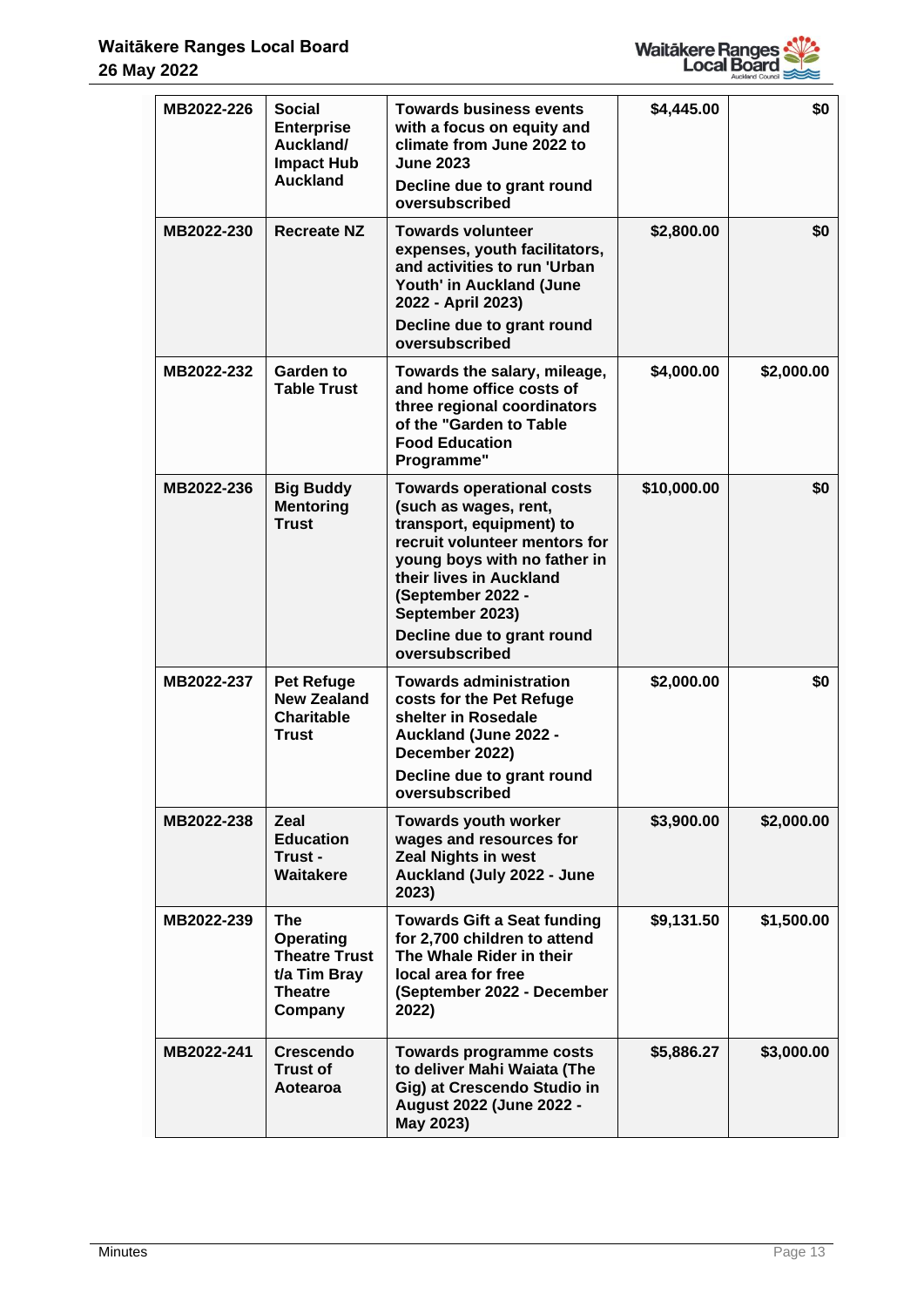

| MB2022-245 | <b>Sport</b><br>Waitakere<br><b>Trust</b>                       | <b>Towards developing ethnic</b><br>leaders project in Henderson<br>from September 2022 to<br>August 2023<br>Decline due to grant round<br>oversubscribed                                      | \$4,333.33  | \$0         |
|------------|-----------------------------------------------------------------|------------------------------------------------------------------------------------------------------------------------------------------------------------------------------------------------|-------------|-------------|
| MB2022-248 | <b>KidsCan</b><br><b>Charitable</b><br>Trust                    | Towards items to deliver the<br>KidsCan programme in<br>schools and early childhood<br>centres in Auckland (June<br>2022 - December 2022)<br>Decline due to grant round<br>oversubscribed      | \$10,000.00 | \$0         |
| MB2022-256 | <b>PHAB</b><br><b>Association</b><br>(Auckland)<br>Incorporated | <b>Towards Covid Recovery -</b><br><b>Supporting Well Being and</b><br>Resilience in Sandringham,<br>St Lukes, Mt Roskill, New<br>Lynn, Henderson, Te Atatu,<br><b>Waitakere and Royal Oak</b> | \$1,500.00  | \$1,000.00  |
| Total      |                                                                 |                                                                                                                                                                                                | \$79,192.10 | \$15,000.00 |

# **c) thank Rikka Barbosa, Senior Grants Advisor, for her attendance to speak to this item.**

#### **CARRIED**

Note: Pursuant to Standing Orders 1.9.7 Member M Clayson requested that her dissenting vote be recorded.

## **14 Waitākere Ranges Local Board Grants Programme 2022/2023**

## Resolution number WTK/2022/50

MOVED by Deputy Chairperson G Presland, seconded by Member S Coney:

## **That the Waitākere Ranges Local Board:**

**a) adopt the Waitākere Ranges Local Board Grants Programme 2022/2023.**

**CARRIED**

## **15 New road name in the Tessa Properties Limited subdivision for 4A Claywest Place, Glen Eden**

#### Resolution number WTK/2022/51

MOVED by Chairperson S Toms, seconded by Deputy Chairperson G Presland:

#### **That the Waitākere Ranges Local Board:**

**a) approve the Meg Lane for the Commonly Owned Access Lot constructed within the subdivision being undertaken by Tessa Properties Limited at 4A Claywest Place, Glen Eden in accordance with section 319(1)(j) of the Local Government Act 1974.**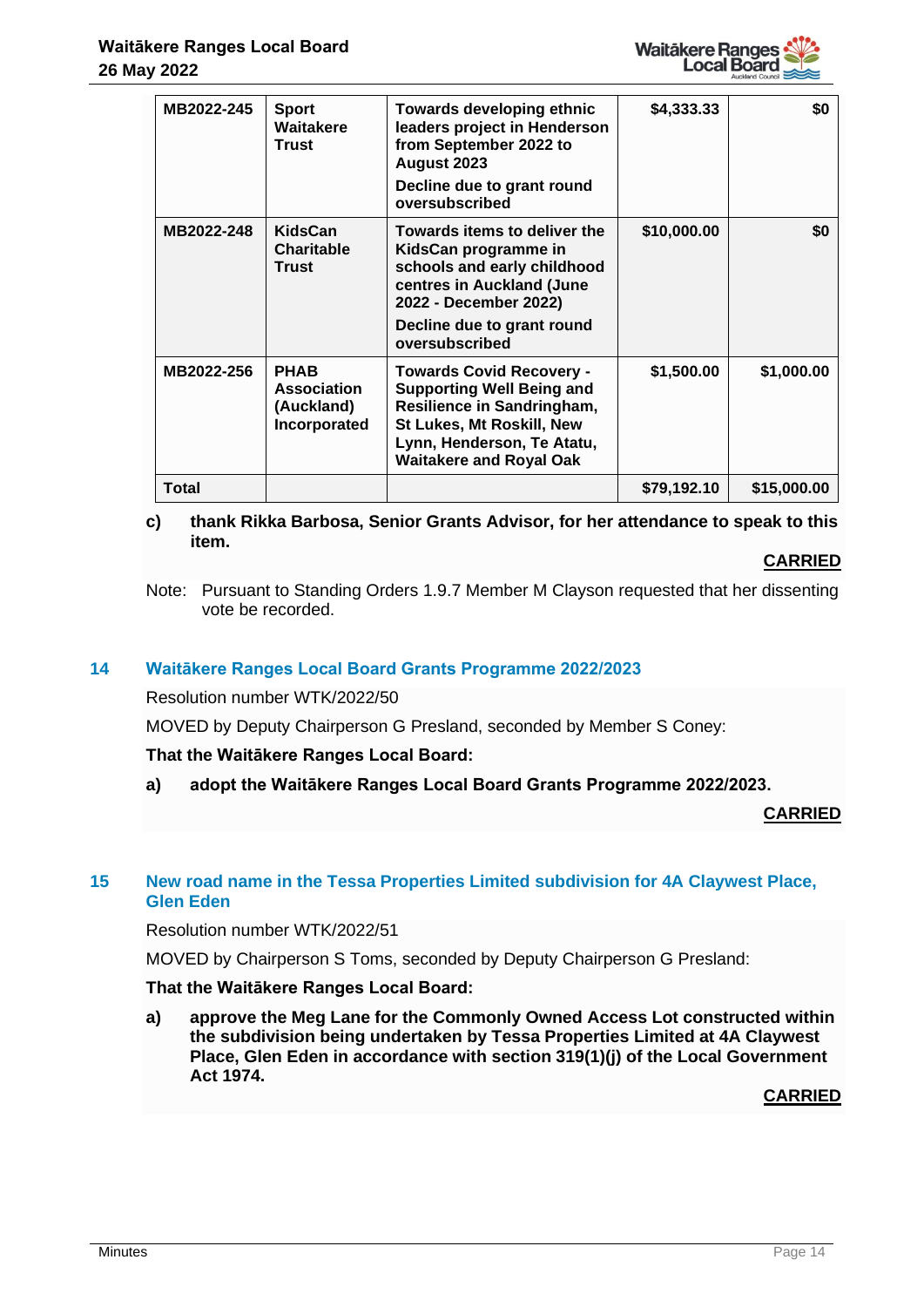

## **16 Urgent Decision - Reallocation of funding - Piha Returned Services Association ANZAC Day commemorations**

Resolution number WTK/2022/52

MOVED by Deputy Chairperson G Presland, seconded by Member S Coney:

#### **That the Waitākere Ranges Local Board:**

- **a) note the urgent decision made on 19 April 2022 to approve the reallocation of \$1,445 of budget:**
	- **i) from ID531: Customer and Community Services – Community grants**
	- **ii) to ID527: ANZAC Day services Waitākere Ranges for the 2022 Piha RSA ANZAC Day programme.**

#### **CARRIED**

## **17 Submission on Te mahere urutaunga ā-motu (tuhinga hukihuki): Draft National Adaptation Plan**

#### Resolution number WTK/2022/53

MOVED by Deputy Chairperson G Presland, seconded by Member M Allen:

**That the Waitākere Ranges Local Board:**

- **a) welcome the opportunity to provide feedback on Te mahere urutaunga ā-motu (tuhinga hukihuki): the draft National Adaptation Plan.**
- **b) support Auckland Council in its commitments under Taruke-a-Tawhiri (Auckland's Climate Plan) and is pleased that this plan shows that the government is taking climate change seriously.**
- **c) note that it is clear - following successive consultations, replacement of local seawall infrastructure, and the recent severe weather events and flooding in the Waitākere Ranges Local Board area - that the need to prepare for its effects, and the urgent need to reduce carbon emissions is already a high priority for our communities.**
- **d) welcome the focus in this plan on equity to ensure that the greatest burdens of climate change are not imposed on those least able to afford them.**
- **e) accept that responsibility for the costs and risks associated with climate change adaptation will be shared between asset or property owners, their insurance companies, their banks, local government and central government, and is pleased that the plan recognises the key role played by local government, being at the front line of climate change adaptation.**
- **f) urge that the above be taken into consideration as part of the review of local government and other aligned reforms to ensure that our model for local governance will be fit for purpose, ensuring a fair, equitable and consistent approach to climate mitigation across all parts of Aotearoa/New Zealand, noting that there is potential for rural or outlying communities across the greater Auckland region to be proportionately disadvantaged as agencies try to find a way through this.**
- **g) note that in recent years the local board replaced an eroding sea wall in the coastal settlement of Huia, on the Manukau Harbour, and is cognisant from this example that helping communities though the impact of sea level rise will be incredibly costly and engagement intensive.**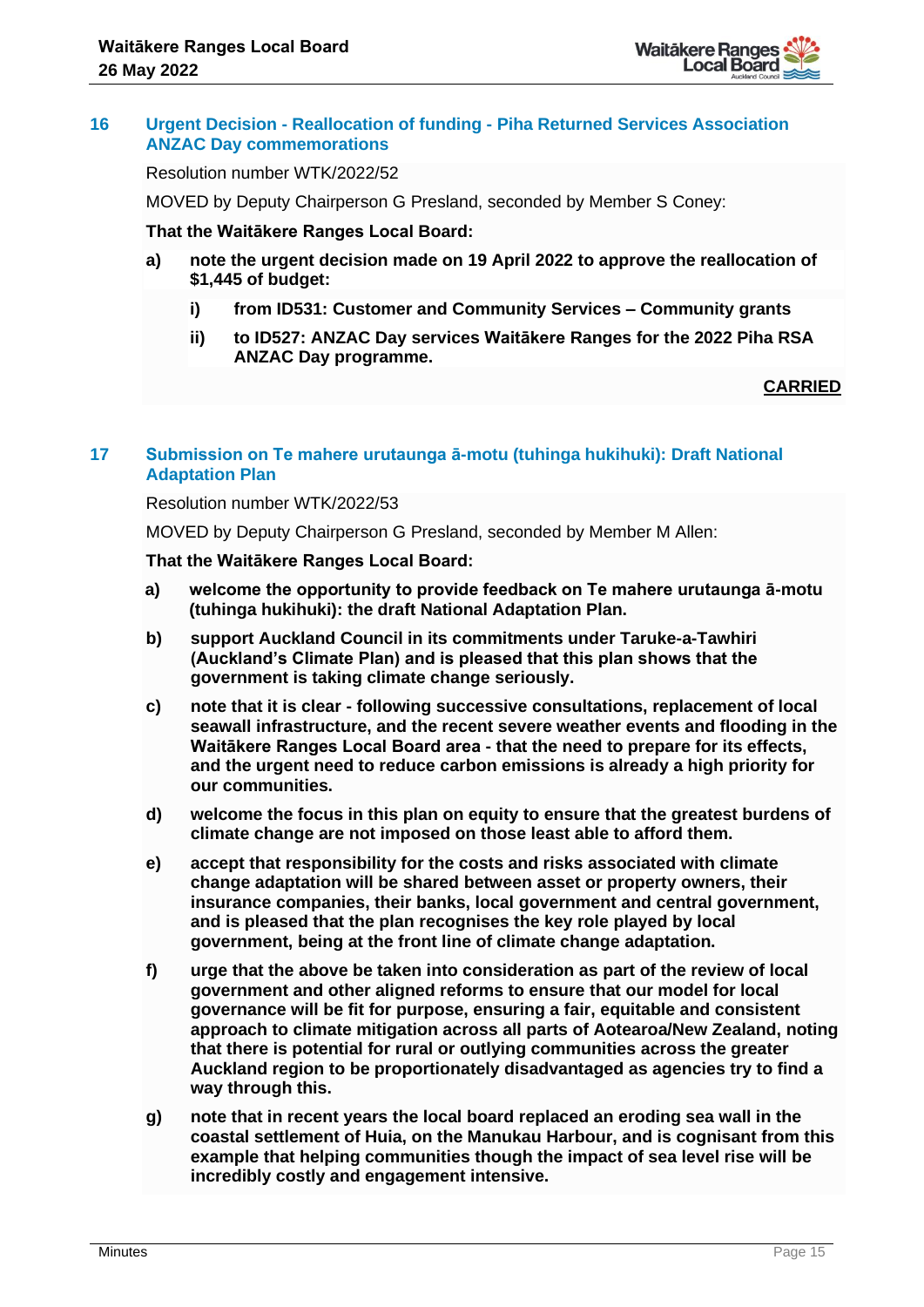

- **h) note that local government has neither the short- nor long-term financial resource to deal with this issue on the scale necessary.**
- **i) request that to ensure a fair, equitable and consistent approach to climate mitigation across all sectors and all parts of Aotearoa/New Zealand Central Government must provide clear, bold and decisive leadership, decision-making and funding to put systems and processes in place.**
- **j) agree that developing a legislative framework for managed retreat is seen to be a critical action within the national adaptation plan, noting additionally that the plan needs to acknowledge the significant emotional impact that this will have on local communities.**
- **k) strongly support an approach that recognises the importance of Te Tiriti o Waitangi and has partnership with Māori as a key focus.**
- **l) note with concern the impact of climate change on the natural environment. This is an area where local boards can and do play a part locally, through funding and implementation of various initiatives relating to environmental restoration – particularly around our waterways and coastal areas, protection and enhancement of indigenous biodiversity, protection against wildfires and eradication of pest species.**

**CARRIED**

Note: Pursuant to Standing Orders 1.9.7 Member K Turner requested that his dissenting vote be recorded.

*Member M Allen left the meeting at 5.48pm.*

## **18 Waitākere Ranges Toilet Provision Assessment 2022**

Thomas Dixon, Parks and Places Specialist, was in attendance to speak to this item.

Resolution number WTK/2022/54

MOVED by Chairperson S Toms, seconded by Deputy Chairperson G Presland:

**That the Waitākere Ranges Local Board:**

- **a) adopt the Waitākere Ranges Toilet Provision Assessment 2022 (Attachment A of the agenda report).**
- **b) thank Thomas Dixon, Parks and Places Specialist, for his attendance to speak to this and the following two items.**

#### **CARRIED**

Note: Pursuant to Standing Orders 1.9.7 Member S Coney requested that her dissenting vote be recorded.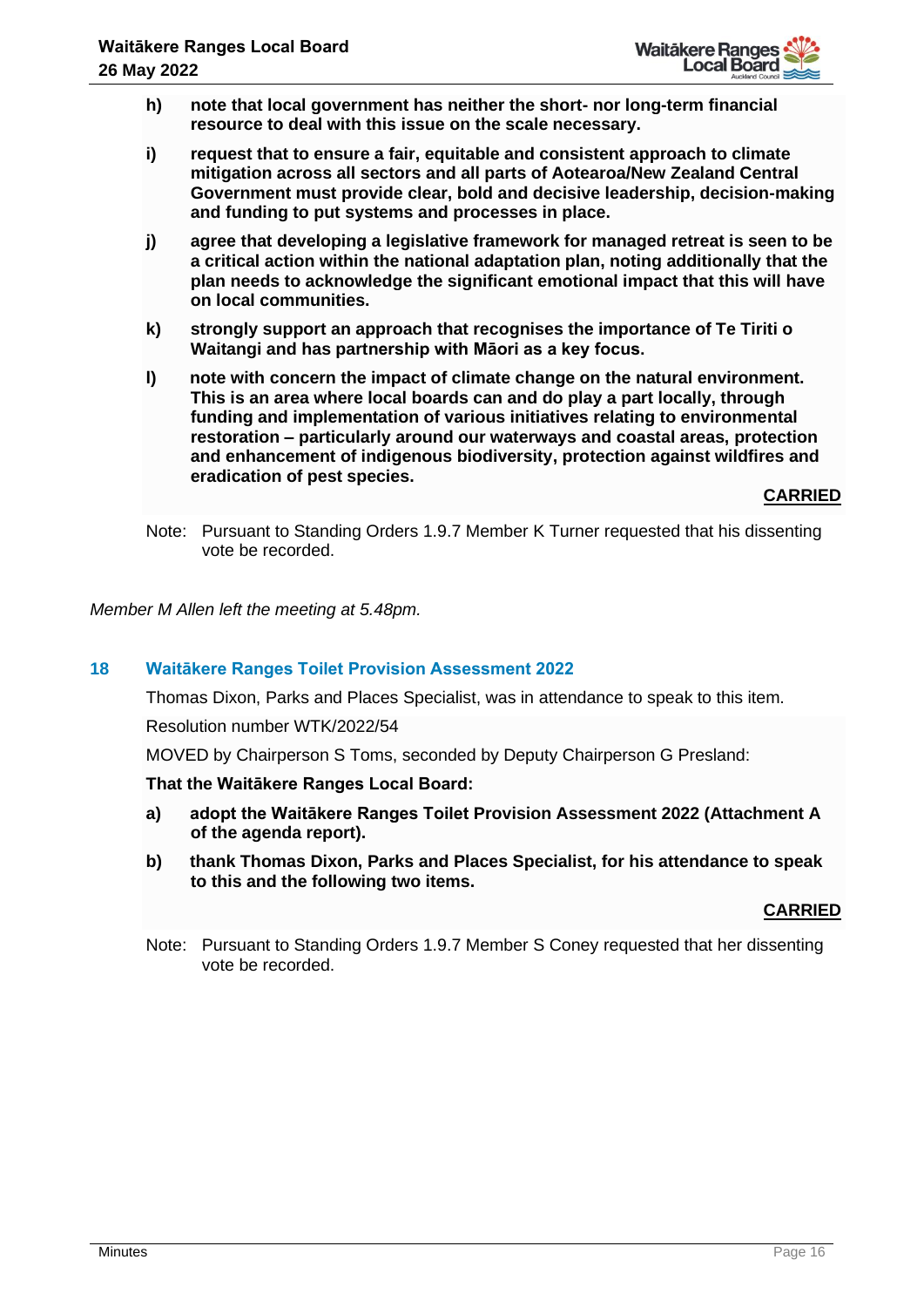

## **19 Waitākere Ranges Drinking Fountain Provision Assessment 2022**

Thomas Dixon, Parks and Places Specialist, was in attendance to speak to this item.

Resolution number WTK/2022/55

MOVED by Deputy Chairperson G Presland, seconded by Chairperson S Toms:

**That the Waitākere Ranges Local Board:**

**a) adopt the Waitākere Ranges Drinking Fountain Provision Assessment 2022 (Attachment A of the agenda report).**

**CARRIED**

*Member M Allen returned to the meeting at 5.53pm.*

## **20 Accessible Design within Parks in Waitākere Ranges**

Thomas Dixon, Parks and Places Specialist, was in attendance to speak to this item.

Resolution number WTK/2022/56

MOVED by Member M Clayton, seconded by Chairperson S Toms:

#### **That the Waitākere Ranges Local Board:**

**a) adopt the key principles of accessible design for parks and open spaces as outlined in the Accessible Design within Parks in Waitākere Ranges document (Attachment A of the agenda report).**

**CARRIED**

#### **21 Community Facilities Network Plan revised Action Plan (2022)**

Resolution number WTK/2022/57

MOVED by Chairperson S Toms, seconded by Deputy Chairperson G Presland:

#### **That the Waitākere Ranges Local Board:**

**a) support the revised Community Facilities Network Plan Action Plan (2022), provided in Attachment A of the agenda report.** 

**CARRIED**

#### **22 Local board feedback on Auckland Transport's proposed speed limit changes**

Resolution number WTK/2022/58

MOVED by Chairperson S Toms, seconded by Member M Clayton:

#### **That the Waitākere Ranges Local Board:**

**a) agree that Item 22 - Local Board feedback on Auckland Transport's proposed speed limit changes be adjourned to the Board's 23 June 2022 business meeting.**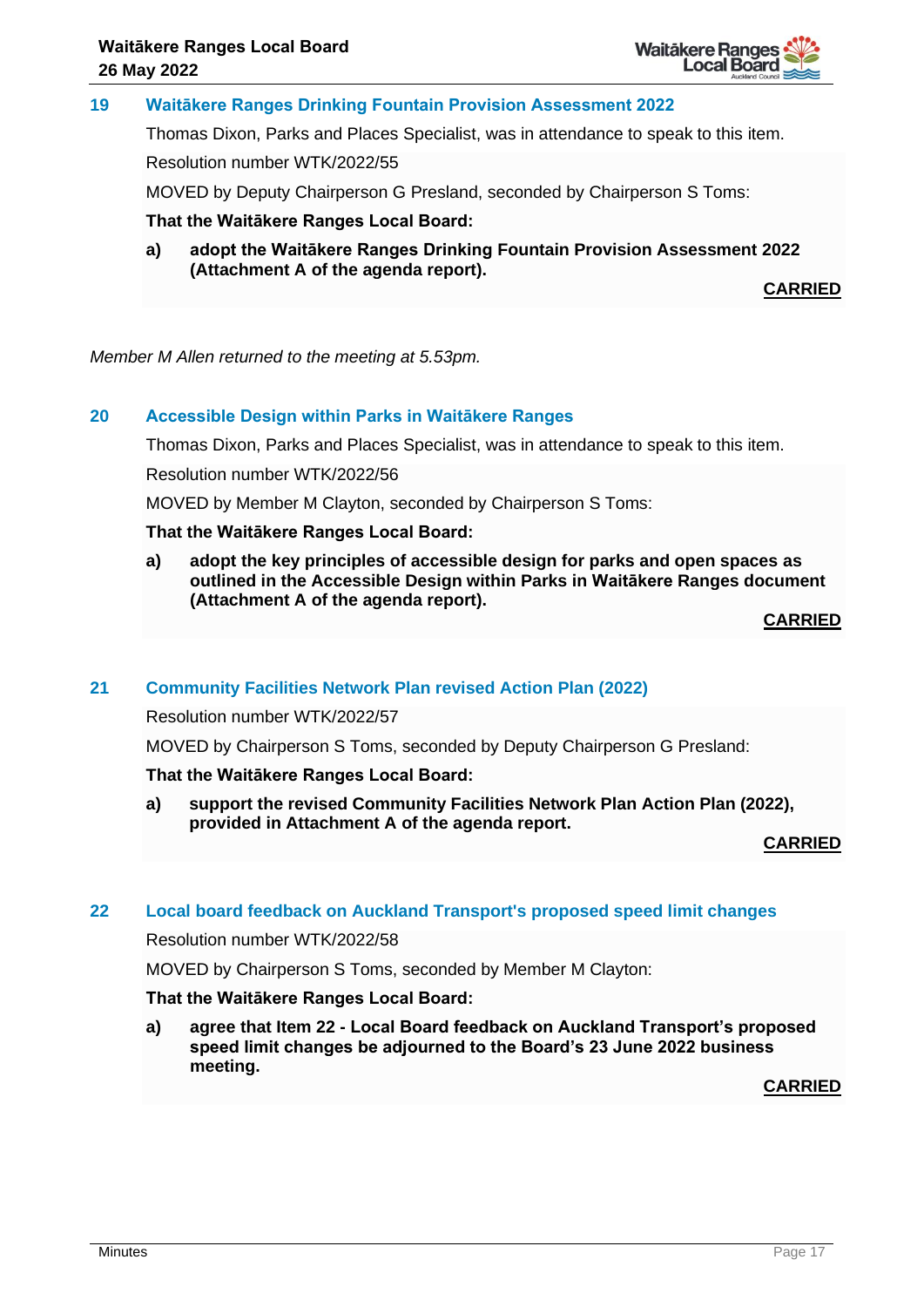

## **23 Draft Auckland golf investment plan**

That the Waitākere Ranges Local Board:

a) receive the draft Auckland golf investment plan titled *Where all Aucklanders benefit from publicly owned golf land* (Attachment A to the agenda report).

The motion was put by the Chair and declared LOST on voices.

## **24 Auckland Council's Quarterly Performance Report: Waitākere Ranges Local Board for quarter three 2021/2022**

Resolution number WTK/2022/59

MOVED by Chairperson S Toms, seconded by Deputy Chairperson G Presland:

#### **That the Waitākere Ranges Local Board:**

**a) receive the performance report for quarter three ending 31 March 2022.**

**CARRIED**

## **25 Chair's Report - Saffron Toms**

Resolution number WTK/2022/60

MOVED by Chairperson S Toms, seconded by Deputy Chairperson G Presland:

#### **That the Waitākere Ranges Local Board:**

**a) receive Chair Saffron Toms' May 2022 verbal report.**

## **CARRIED**

#### **Attachments**

- A 26 May 2022, Waitākere Ranges Local Board Item 25: Chair's Report Saffron Toms presentation to Finance and Performance Committee 25 May 2022
- B 26 May 2022, Waitākere Ranges Local Board Item 25: Chair's Report Saffron Toms, Finance and Performance Committee 25 May 202 screenshot

## **26 Workshop Records**

Resolution number WTK/2022/61

MOVED by Deputy Chairperson G Presland, seconded by Member M Clayton:

#### **That the Waitākere Ranges Local Board:**

**a) receive the workshop record and supporting materials for 7, 14 and 28 April 2022.**